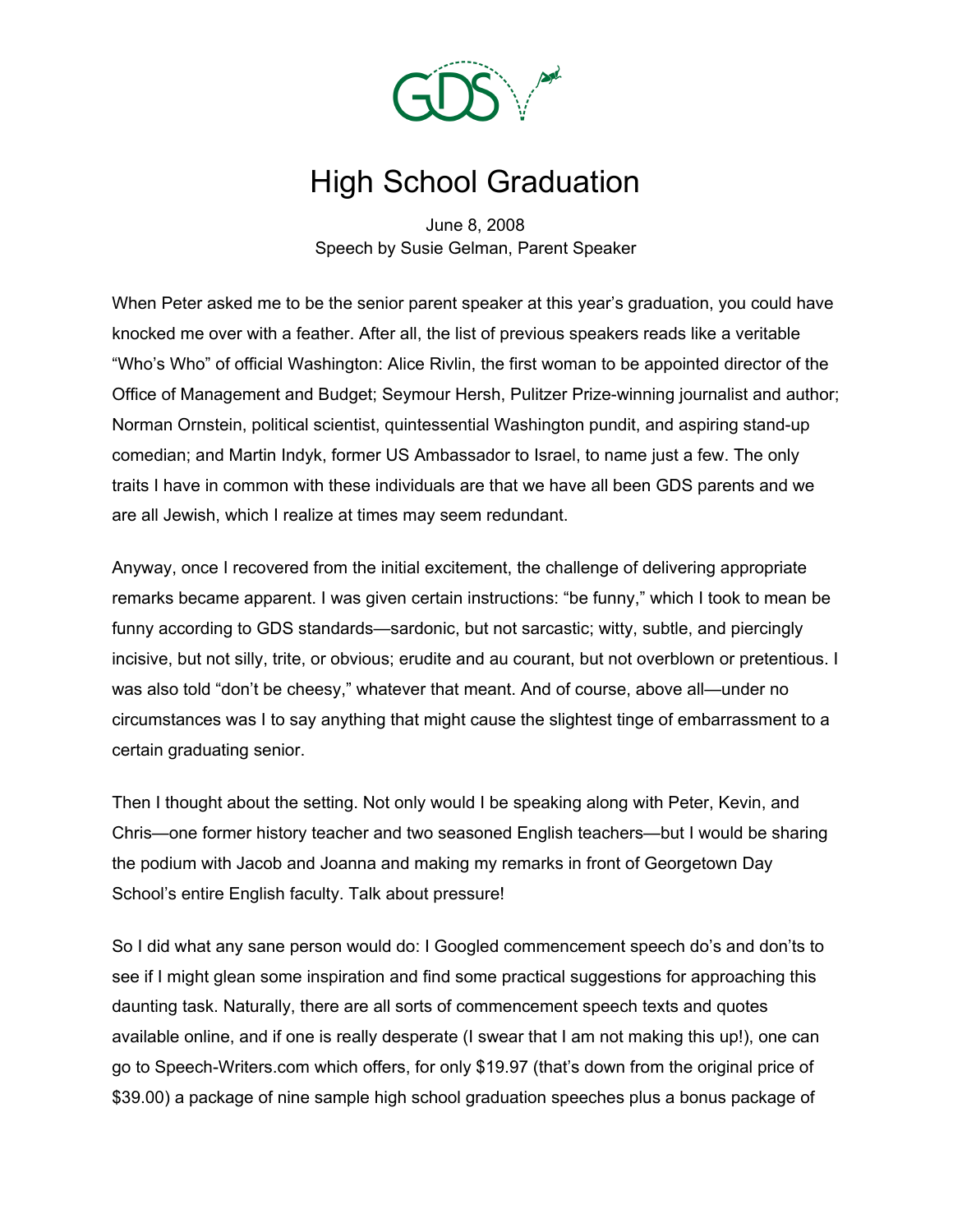three sample concluding poems and some tips on speaking in public. I have to admit that I was tempted.

But I resisted the temptation, as I'm sure all of our graduating seniors have done when facing a blank computer screen mere hours before the deadline for handing in some critical paper or report.

By this point, I figured that I would have spent almost half of my allotted time talking about the speech instead of actually saying anything, therefore reducing the time necessary to say something serious, such as offering advice or other observations about life that are the sum and substance of commencement speeches. This is, of course, a tactic well known to students and to the teachers who review and grade their work; it's called "filler."

Up until now, I actually had one page's worth of remarks. Given that this is a speech and not a paper, I wasn't able to use some of the well-known strategies such as slightly increasing the font size, widening the margins or adding extra spacing in order to "enlarge" the document—again, something that I am certain our graduating seniors have never done during their high school careers.

But finally, the moment of truth arrived. That is to say, I had to come up with some sort of content, instead of continuing to filibuster. So here it is, my attempt to tread gingerly through the commencement speech minefield in five minutes or less.

I stand here as a representative of all parents of our graduating seniors. Some of us have known you, members of the class of 2008, since you were four or five years old (or even earlier, if you happen to be our own child). We have watched you grow from the cute little tykes you were in Lower School to awkward adolescents to self-assured young adults, ready to take on the world, or at least, the college or university world. We've watched you in assemblies; accompanied you on field trips; camped out with you at Buffalo Gap, Turkey Run, and Prince William Forest where we survived the tick infestation; cheered you on at sports events; and applauded you at the end of concerts, musicals, and plays. We've spent millions of hours driving you to and from school and various after-school activities. We've attended scores of curriculum nights, parent-teacher conferences, and potluck suppers. We've packed thousands of school lunches, filled out numerous permission slips and those annoying medical forms, and—the bane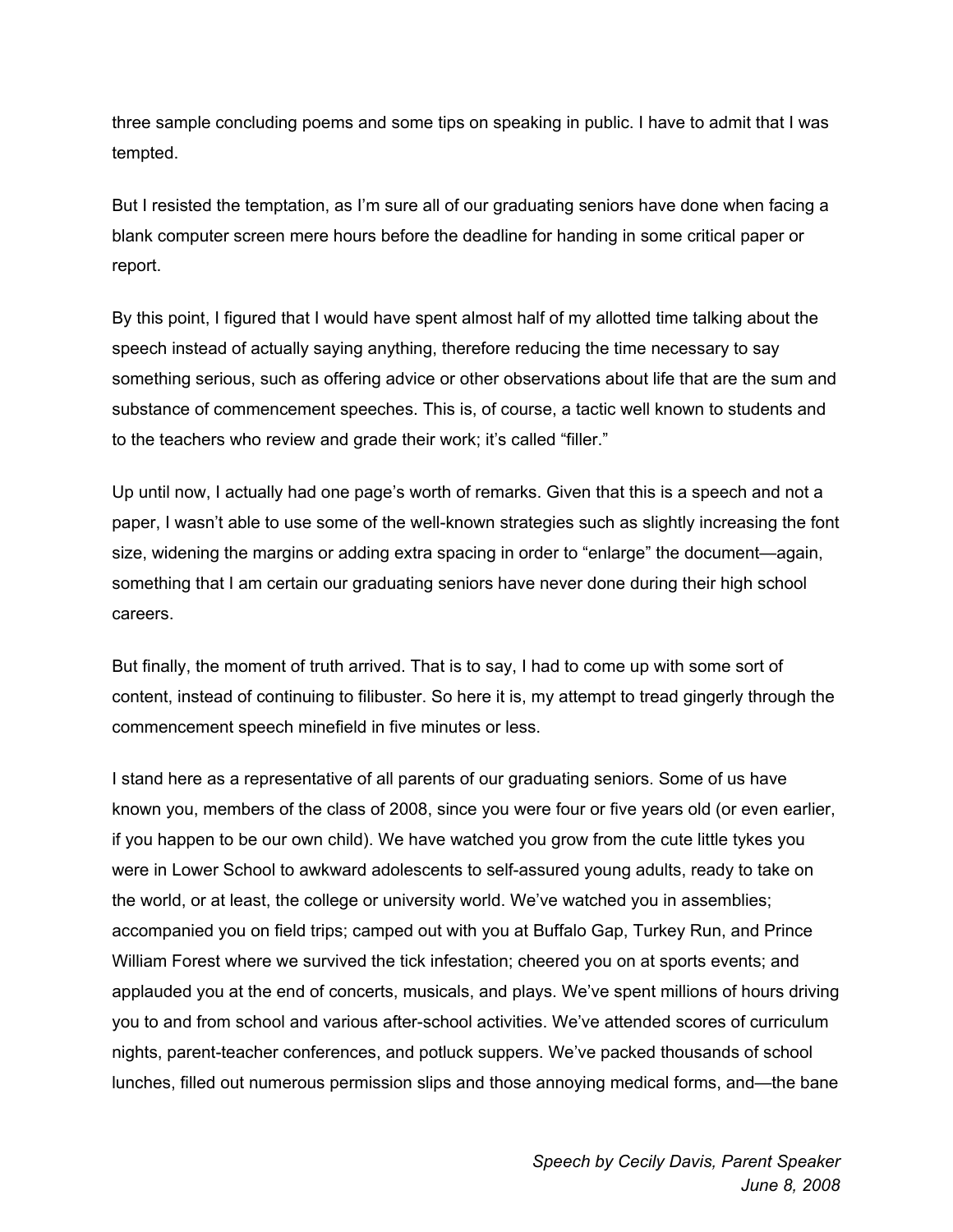of my personal existence—rummaged through hundreds of family photographs, usually the night before the deadline for some ersatz school project. Some of us have even gotten slightly overextended by approaching the annual Lower School science fair as if it were a breeding ground for future Nobel prizewinners. We've dried your tears, shared in your accomplishments, supported you in times of disappointment, and best of all, we've basked in your reflected glory.

So here's a bit of advice to all of you as you leave the protected womb of GDS and venture out into the world. First and foremost, never take yourselves too seriously. The world is full of self-important people whose image of themselves vastly exceeds their actual or potential contribution to society, and you don't need to add to their rosters. Second, find something that you love to do, and do it. Whether you are fortunate enough to combine passion and profession, as your teachers certainly have done, or whether you discover an outlet through volunteer work or community activism, find some way to make this world a better place. Third, speak out against injustice, whenever and wherever you see it. GDS has given you the tools you need to be articulate and persuasive; never be silent or passive when you confront a wrong that you can help to right. Fourth, vote! Not just in presidential elections, but in every election; local elections are important, too, and voting is a right and a privilege that far too many people in our country take for granted. Finally, don't think of learning as something that ends along with your formal education. For the last few years, I have been taking courses just a couple of blocks from this auditorium, with students who are literally the same ages as my kids. While my family pokes fun at my occasional bouts of anxiety about turning in papers and completing assignments (see, I wasn't just speaking hypothetically about how to make a paper seem longer than it actually is) the truth is that there are few things more satisfying than the pursuit of knowledge for its own sake—the love of learning that is one of the precepts of a GDS education. It can be difficult to appreciate this vaunted "love of learning" when you are in the midst of satisfying course requirements, whether in high school or in college, but in time, it will hopefully lose its cliched aspect and become something meaningful and cherished that adds to the quality of your lives.

As Antoine de Saint Exupery wrote in *The Little Prince*, "Grown-ups never understand anything by themselves, and it is tiresome for children to have to explain things to them always and forever." While the author could not possibly have anticipated the technological advances that sometimes befuddle members of my generation but seem so natural to yours, we, your parents, count on you to continue to be patient with us in explaining the obvious. After all, the vast